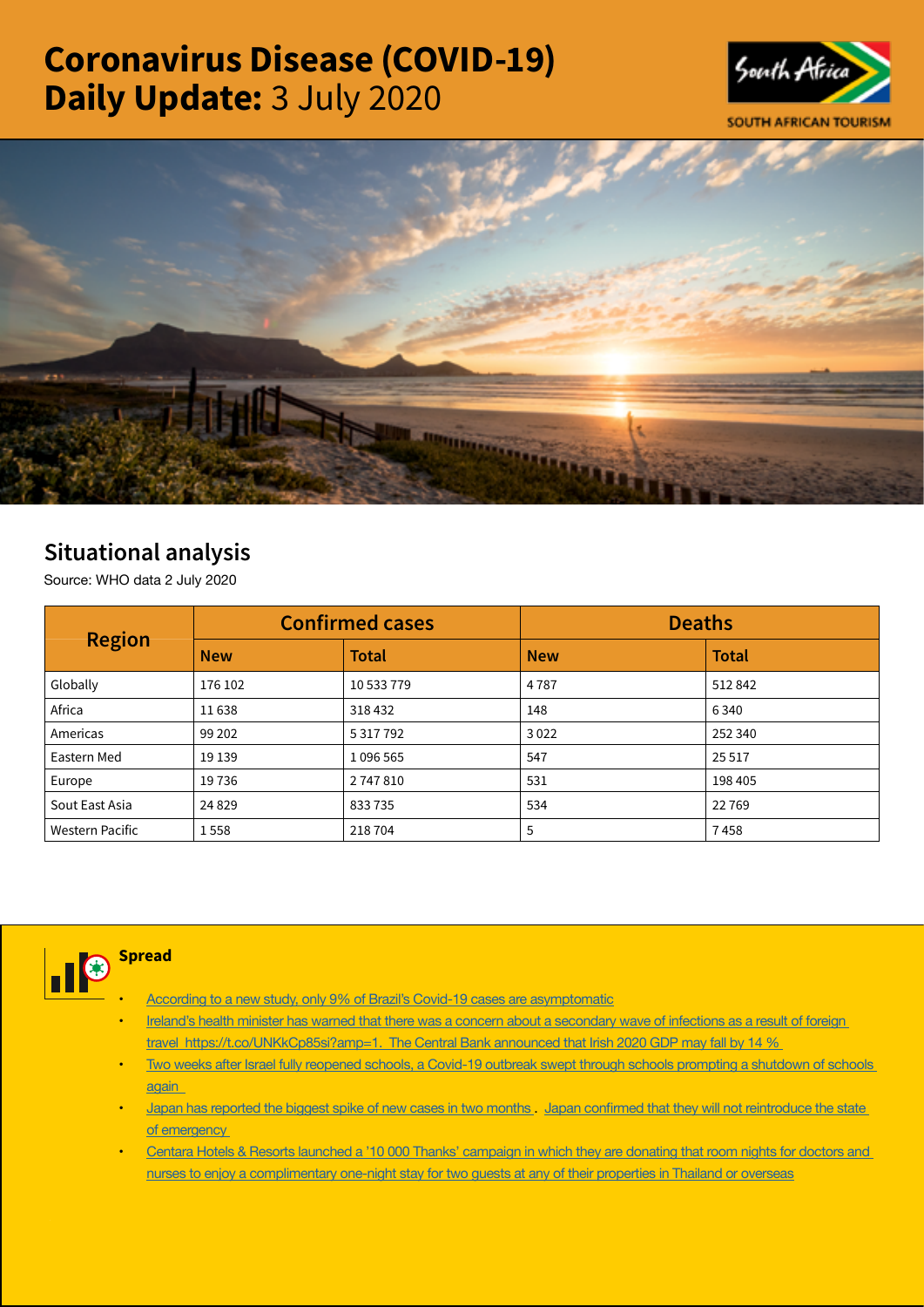#### South Africa:



| <b>Date</b> | <b>Tests</b> | <b>Negative</b> | <b>Positive</b> | <b>Deaths</b> | $% + \sqrt{6}$ | % test/Pop (58<br>780 000) | <b>Fatality Rate</b><br>(Deaths/Pos) | Recoveries | <b>Recovery Rate %</b><br>(Rec/Pos) |
|-------------|--------------|-----------------|-----------------|---------------|----------------|----------------------------|--------------------------------------|------------|-------------------------------------|
| 26 June     | 493 104      | 368 514         | 124 590         | 2 3 4 0       | 8,34           | 2,54                       | 1,88                                 | 64 111     | 51                                  |
| 27 June     | 1529009      | 397 209         | 131 800         | 2413          | 8,62           | 2,6                        | 1,83                                 | 67 094     | 51                                  |
| 28 June     | 1567084      | 428 950         | 138 134         | 2 4 5 6       | 8,81           | 2,67                       | 1,78                                 | 68 9 25    | 50                                  |
| 29 June     | 596 995      | 452 731         | 144 264         | 2 5 2 9       | 9,03           | 2,72                       | 1,75                                 | 70 614     | 49                                  |
| 30 June     | 630 008      | 478 799         | 151 209         | 2 6 5 7       | 9,28           | 2,77                       | 1,76                                 | 73 543     | 49                                  |
| 1 July      | 666939       | 507 606         | 159 333         | 2 7 4 9       | 9,56           | 2,84                       | 1,73                                 | 76 0 25    | 48                                  |
| 2 July      | 1706 127     | 538 066         | 168 061         | 2 8 4 4       | 9,85           | 2,90                       | 1,69                                 | 81 999     | 49                                  |

Visit: [www.sacoronavirus.co.za](http://www.sacoronavirus.co.za) for the latest updates. SA Tourism will make updates available on [www.southafrica.net](http://www.southafrica.net).

#### SOUTH AFRICA NEWS

#### TOURISM RELATED ARTICLES

- [EXPLAINER](https://www.news24.com/fin24/companies/industrial/explainer-heres-what-could-happen-if-saa-is-liquidated-20200703) | Here's what could happen if SAA is liquidated The clock is ticking for the DPE to try and find a suitable [strategic equity partner for the airline willing to put in at least R10.3 billlion as a start, to implement the rescue plan](https://www.news24.com/fin24/companies/industrial/explainer-heres-what-could-happen-if-saa-is-liquidated-20200703)  [and the airline would likely still run at a loss for some time](https://www.news24.com/fin24/companies/industrial/explainer-heres-what-could-happen-if-saa-is-liquidated-20200703)
- UNWTO to accelerate Africa tourism recovery "However, UNWTO is committed to helping Africa grow back stronger [and better and for tourism to emerge from this crisis as an important pillar of economies, jobs and sustainability."](http://www.tourismupdate.co.za/article/199737/UNWTO-to-accelerate-Africa-tourism-recovery)
- Mindset change needed for township tourism Mindset change needed for township tourism
- Layoffs loom as TERS ends The [announcement](https://www.travelnews.co.za/article/layoffs-loom-ters-ends) that UIF's Temporary Employment Relief Scheme (TERS) will not be extended beyond June 30, together with silence from government relating to when South Africa's international travel ban will be lifted, is forcing travel businesses to move forward with further temporary personnel reductions and permanent [retrenchments](https://www.travelnews.co.za/article/layoffs-loom-ters-ends) in order to enable their staff to access UIF benefits
- More local pax needed! It's been a slow trickle since airlines restarted domestic operations, and they need more from [government in order to operate feasibly, said Chris Zweigenthal, ceo of the Airlines Association of Southern Africa](https://www.travelnews.co.za/article/more-local-pax-needed)  (Aasa) at a GBTA [webinar](https://www.travelnews.co.za/article/more-local-pax-needed) on July 1